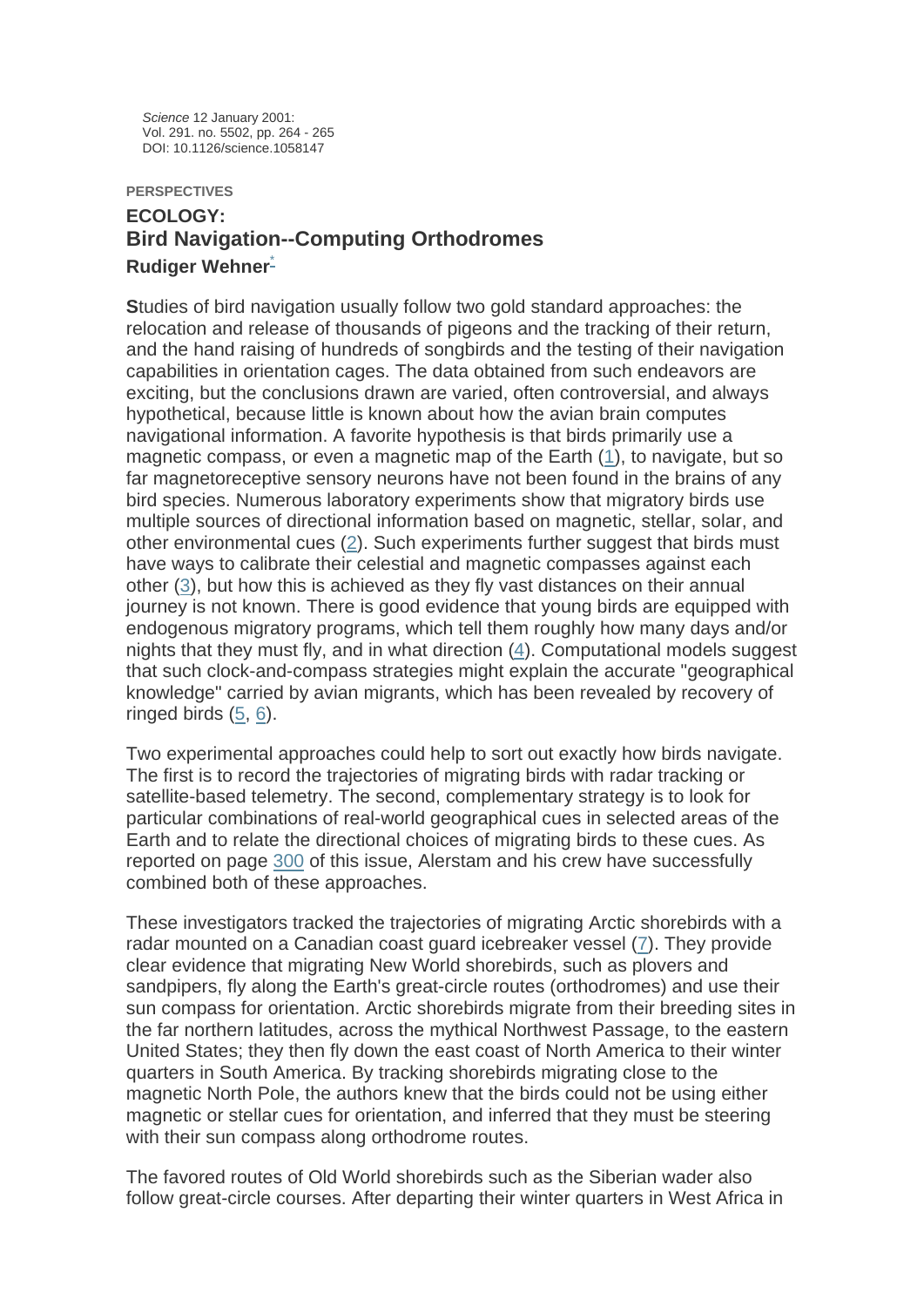

the spring, Siberian waders fly in a 4300-km nonstop journey along the East Atlantic Flyway to their next staging site (the Dutch Wadden Sea), and then continue to their breeding grounds in Northern Siberia (see the figure). They follow a great-circle route--this trajectory, although navigationally demanding, conserves energy because it is the shortest distance to the final destination [\(8\)](http://www.sciencemag.org/cgi/content/full/291/5502/264?maxtoshow=&HITS=10&hits=10&RESULTFORMAT=&author1=wehner&andorexacttitleabs=and&andorexactfulltext=and&searchid=1&FIRSTINDEX=0&resourcetype=HWCIT#ref8#ref8). Birds migrating along orthodromes must continuously change their compass course

because their route intersects successive longitudes. An alternative approach would be to travel on a constant compass course (rhumbline or loxodrome), which is easier to navigate but results in longer flight distances. Orthodrome and loxodrome routes differ the most dramatically for east-west movements at polar latitudes. Thus, Alerstam and his co-workers deliberately chose to do their radartracking studies of shorebirds in the Arctic circle.

**[A](http://www.sciencemag.org/cgi/content/full/291/5502/264/F1)round the world in 80 days.** [Each spring, millions of Old World shorebirds](http://www.sciencemag.org/cgi/content/full/291/5502/264/F1)  [leave their winter quarters in West Africa \(A\) and migrate along the East Atlantic](http://www.sciencemag.org/cgi/content/full/291/5502/264/F1)  [Flyway nonstop to their next staging site in Europe \(B\). They then continue to](http://www.sciencemag.org/cgi/content/full/291/5502/264/F1)  [their Siberian breeding areas \(C\), flying along a great-cirlce toute \(orthodrome,](http://www.sciencemag.org/cgi/content/full/291/5502/264/F1)  [solid line\) \(](http://www.sciencemag.org/cgi/content/full/291/5502/264/F1)[8\). New World Arctic shorebirds migrate east along the path Tr, from](http://www.sciencemag.org/cgi/content/full/291/5502/264?maxtoshow=&HITS=10&hits=10&RESULTFORMAT=&author1=wehner&andorexacttitleabs=and&andorexactfulltext=and&searchid=1&FIRSTINDEX=0&resourcetype=HWCIT#ref8#ref8)  [their main breeding sites in Northwestern Canada and Alaska. They then fly](http://www.sciencemag.org/cgi/content/full/291/5502/264?maxtoshow=&HITS=10&hits=10&RESULTFORMAT=&author1=wehner&andorexacttitleabs=and&andorexactfulltext=and&searchid=1&FIRSTINDEX=0&resourcetype=HWCIT#ref8#ref8)  [south along the shore of the eastern United States to their winter quarters in](http://www.sciencemag.org/cgi/content/full/291/5502/264?maxtoshow=&HITS=10&hits=10&RESULTFORMAT=&author1=wehner&andorexacttitleabs=and&andorexactfulltext=and&searchid=1&FIRSTINDEX=0&resourcetype=HWCIT#ref8#ref8)  [South America. They navigate with a sun compass, keeping their internal clock](http://www.sciencemag.org/cgi/content/full/291/5502/264?maxtoshow=&HITS=10&hits=10&RESULTFORMAT=&author1=wehner&andorexacttitleabs=and&andorexactfulltext=and&searchid=1&FIRSTINDEX=0&resourcetype=HWCIT#ref8#ref8)  [out of phase with local time. This ensures that they fly along the orthodrome](http://www.sciencemag.org/cgi/content/full/291/5502/264?maxtoshow=&HITS=10&hits=10&RESULTFORMAT=&author1=wehner&andorexacttitleabs=and&andorexactfulltext=and&searchid=1&FIRSTINDEX=0&resourcetype=HWCIT#ref8#ref8)  [routes of the Arctic \(](http://www.sciencemag.org/cgi/content/full/291/5502/264?maxtoshow=&HITS=10&hits=10&RESULTFORMAT=&author1=wehner&andorexacttitleabs=and&andorexactfulltext=and&searchid=1&FIRSTINDEX=0&resourcetype=HWCIT#ref8#ref8)[7\).](http://www.sciencemag.org/cgi/content/full/291/5502/264?maxtoshow=&HITS=10&hits=10&RESULTFORMAT=&author1=wehner&andorexacttitleabs=and&andorexactfulltext=and&searchid=1&FIRSTINDEX=0&resourcetype=HWCIT#ref7#ref7) 

CREDIT: R. WEHNER AND U. MENZI

But how do these Arctic migrants accomplish the demanding task of computing great-circle courses? It seems they apply an intelligent trick. Mathematicians have worked out that if one uses a time-compensated sun compass without resetting one's internal clock while traveling across different time zones (longitudes), the resulting curved route would look like an orthodrome [\(9\)](http://www.sciencemag.org/cgi/content/full/291/5502/264?maxtoshow=&HITS=10&hits=10&RESULTFORMAT=&author1=wehner&andorexacttitleabs=and&andorexactfulltext=and&searchid=1&FIRSTINDEX=0&resourcetype=HWCIT#ref9#ref9). Apparently, it is not only mathematicians who realized that navigating by the sun with the internal clock kept out of phase with local time automatically results in a flight route that is roughly parallel to an orthodrome. Laboratory studies on birds have shown that, with exposure to a new (time-shifted) 24-hour day/night regime, it takes 3 to 6 days for them to recalibrate their sun compass. But, we also know from field tracking studies that Arctic shorebirds take long east-west nonstop flights during which they may cross different time zones within a relatively short period (often 1 or 2 days). Such nonstop flights would cause their internal clock to become out of phase with local time as they would not have the requisite 3 to 6 days for recalibration.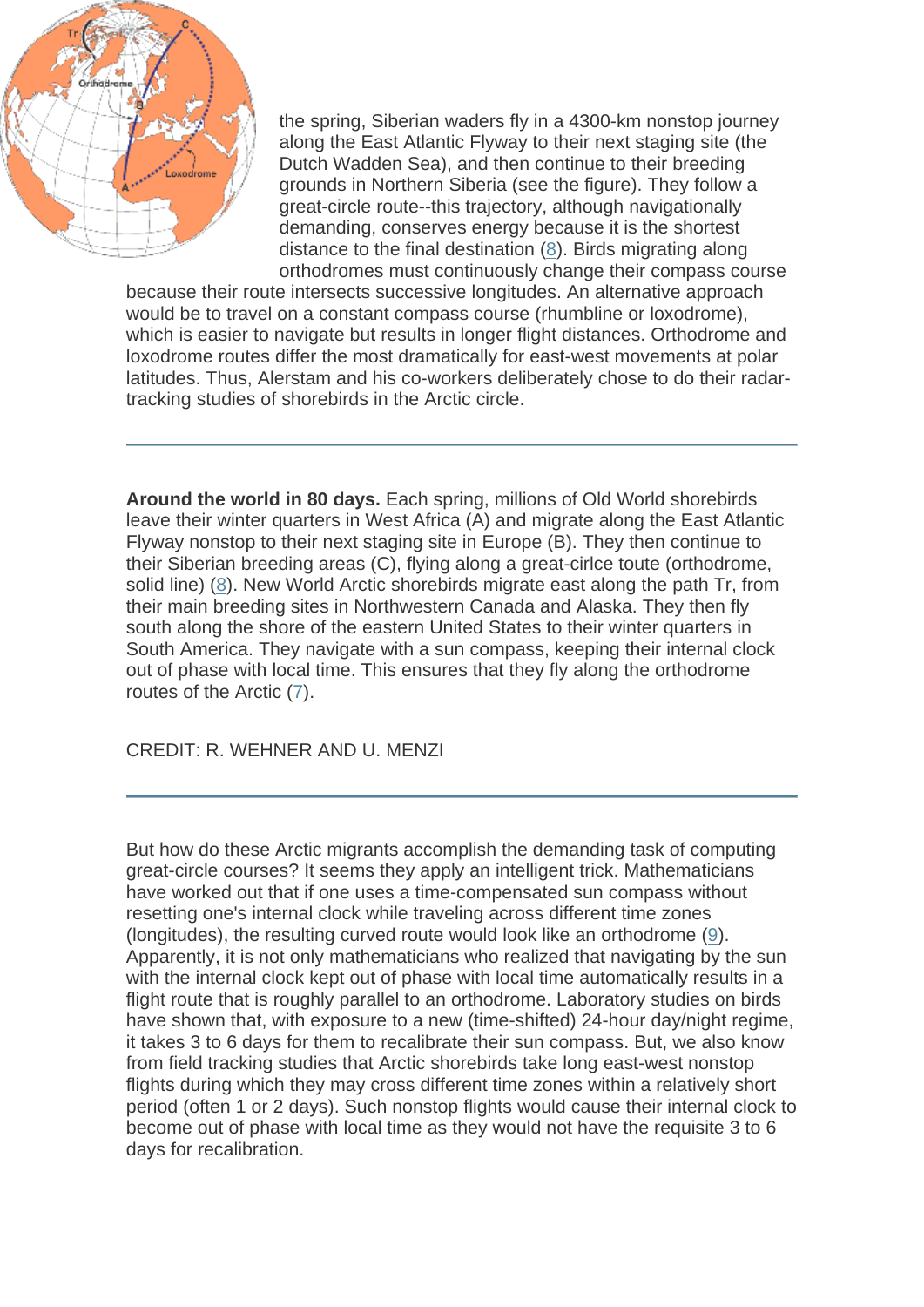Steering a sun-compass course with an out-of-phase internal clock provides the approximate direction of an orthodrome route and saves the bother of having to solve complex mathematical equations ([9](http://www.sciencemag.org/cgi/content/full/291/5502/264?maxtoshow=&HITS=10&hits=10&RESULTFORMAT=&author1=wehner&andorexacttitleabs=and&andorexactfulltext=and&searchid=1&FIRSTINDEX=0&resourcetype=HWCIT#ref9#ref9)). The higher the geographical latitude, the better this short-cut strategy works. But in the real (windy) atmosphere, there is much more that migrating birds must be doing. If there is wind, say, from the left of the great-circle course, the bird's direction must deviate somewhat to the right from the desired track direction (that is, the direction relative to the ground). And this is indeed what the bird does. Let us return to the Siberian waders migrating from West Africa to Europe (see the figure). They encounter favorable tailwinds (which are necessary to keep the flight energy costs reasonable) only at altitudes greater than 3 km; at these altitudes they fly by adjusting their headings so as to allow themselves to be wind-drifted in the proper track direction ([8](http://www.sciencemag.org/cgi/content/full/291/5502/264?maxtoshow=&HITS=10&hits=10&RESULTFORMAT=&author1=wehner&andorexacttitleabs=and&andorexactfulltext=and&searchid=1&FIRSTINDEX=0&resourcetype=HWCIT#ref8#ref8)). If, instead, they headed directly for their destination--that is, if flight angles and track angles coincided--they would be wind-drifted straight northeastward into the Sahara desert. Alerstam's Arctic shorebirds also take into account the local wind conditions. On their orthodrome route they align their heading direction more or less with their track direction.

Depending on large-scale synoptic weather patterns, the shortest route might not always be energetically-speaking the most economic route. If this is the case, the migratory program of birds is indeed likely to include segments of different loxodrome routes or other detours [\(4](http://www.sciencemag.org/cgi/content/full/291/5502/264?maxtoshow=&HITS=10&hits=10&RESULTFORMAT=&author1=wehner&andorexacttitleabs=and&andorexactfulltext=and&searchid=1&FIRSTINDEX=0&resourcetype=HWCIT#ref4#ref4), [10](http://www.sciencemag.org/cgi/content/full/291/5502/264?maxtoshow=&HITS=10&hits=10&RESULTFORMAT=&author1=wehner&andorexacttitleabs=and&andorexactfulltext=and&searchid=1&FIRSTINDEX=0&resourcetype=HWCIT#ref10#ref10)). Whatever the navigational algorithms used by bird migrants, they are likely to involve simplifications and approximations that will be valid only in particular geographical areas. Natural selection has shaped a bird's navigational toolkit--its compasses and odometers- in specific ways, tailored to particular navigational needs. Future research must focus on these needs and take a closer look at the exact trajectories that migrating birds follow on their journeys. The era of the grand unified hypothesis of bird navigation--for example, steering only by the stars as Captain Cook did--is certainly past. Bird migrants, like ancient mariners, combine all sorts of regionally specific geographical cues to ensure on-time arrival at their destination.

## **References**

- 1. R. Wiltschko, W. Wiltschko, *Magnetic Orientation in Animals* (Springer, Berlin, 1995) **[\[publisher's information\]](http://www.springer-ny.com/detail.tpl?cart=97871620012365468&ISBN=3540592571)**.
- 2. K. P. Able, M. A. Able, *J. Exp. Biol.* **199**, 3 (1996) **[\[Medline\]](http://www.sciencemag.org/cgi/external_ref?link_type=MED&access_num=9317228)**.
- 3. P. Weindler, R. Wiltschko, W. Wiltschko, *Nature* **383**, 158 (1996).
- 4. A. J. Helbig, *J. Exp. Biol.* **199**, 49 (1996) **[\[Medline\]](http://www.sciencemag.org/cgi/external_ref?link_type=MED&access_num=9317319)**.
- 5. H. Mouritsen, *Anim. Behav.* **56**, 899 (1998).
- 6. K. Thorup, J. Rabol, J. J. Madsen, *Anim. Behav.* **60**, F3 (2000).
- 7. T. Alerstam, G. A. Gudmundsson, M. Green, A. Hedenström, *Science* **291**, **[300](http://www.sciencemag.org/cgi/content/short/291/5502/300)** (2001).
- 8. B. J. Ens, T. Piersma, W. J. Wolff, L. Zwarts, *Ardea* **78**, 1 (1990).
- 9. T. Alerstam, S. G. Pettersson, *J. Theor. Biol.* **132**, 191 (1991).
- 10. T. C. Williams, J. M. Williams, in *Animal Migration, Navigation, and Homing,* K. Schmidt-Koenig, W. T. Keeton, Eds. (Springer, Berlin, 1978), pp. 239-251.